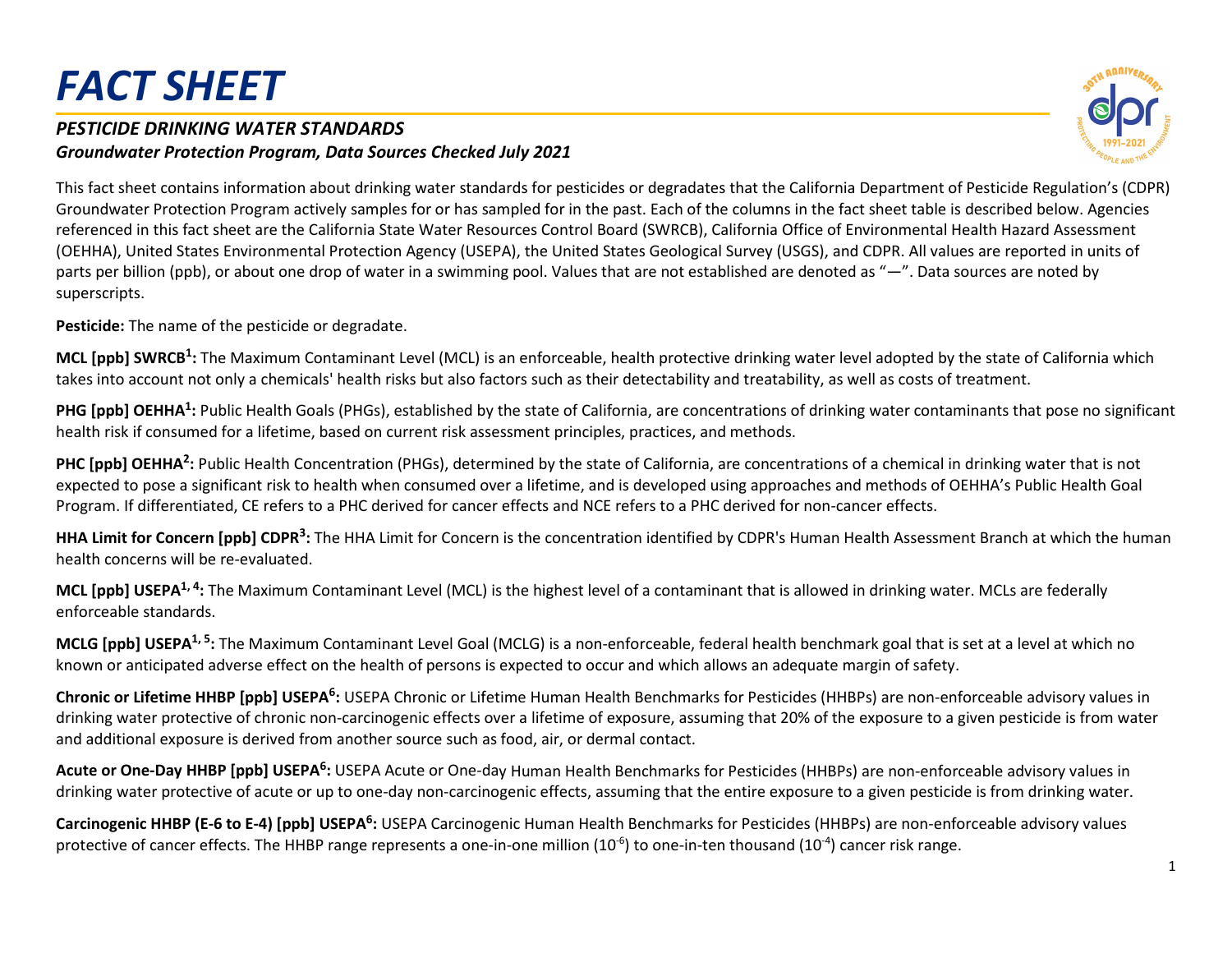#### *PESTICIDE DRINKING WATER STANDARDS Groundwater Protection Program, Data Sources Checked July 2021*



**One-Day HA [ppb] USEPA<sup>5</sup>:** The One-Day Health Advisory (HA) is the concentration of a chemical in drinking water that is not expected to cause any adverse non-carcinogenic effects for up to one day of exposure (for a 10-kg child consuming 1 L of water/day).

Ten-Day HA [ppb] USEPA<sup>5</sup>: The Ten-Day Health Advisory (HA) concentration of a chemical in drinking water that is not expected to cause any adverse noncarcinogenic effects for up to ten days of exposure (for a 10-kg child consuming 1L of water/day).

DWEL HA [ppb] USEPA<sup>5</sup>: A Drinking Water Equivalent Level (DWEL) is a lifetime exposure level, assuming 100% exposure from drinking water, at or below which adverse, non-carcinogenic health effects would not be expected to occur.

Lifetime HA [ppb] USEPA<sup>5</sup>: The Lifetime Health Advisory (HA) is the concentration in drinking water at or below which no adverse non-carcinogenic effects are expected for a lifetime of exposure (for a 70kg adult drinking 2L of water/day). The lifetime HA incorporates a drinking water risk concentration factor or a default of 20% of total exposure from all sources.

Non-Cancer HBSL [ppb] USGS<sup>4</sup>: USGS Non-cancer Health-Based Screening Levels (HBSLs) are non-enforceable benchmarks of concentration protective of chronic non-cancer effects.

Cancer HBSL (E-6 to E-4) [ppb] USGS<sup>4</sup>: USGS Cancer Health-Based Screening Levels (HBSLs) are non-enforceable benchmarks protective of cancer effects. The HBSL concentration range represents a one-in-one million  $(10^{-6})$  to one-in-ten thousand  $(10^{-4})$  cancer risk range.

**Data Sources:**

**<sup>1</sup>**[<https://www.waterboards.ca.gov/drinking\\_water/certlic/drinkingwater/documents/mclreview/mcls\\_dlrs\\_phgs.pdf>](https://www.waterboards.ca.gov/drinking_water/certlic/drinkingwater/documents/mclreview/mcls_dlrs_phgs.pdf)

- **<sup>2</sup>**[<https://oehha.ca.gov/pesticides/pesticides-reports-notices-and-documents>](https://oehha.ca.gov/pesticides/pesticides-reports-notices-and-documents)
- **<sup>3</sup>**[<https://www.cdpr.ca.gov/docs/hha/memos.htm>](https://www.cdpr.ca.gov/docs/hha/memos.htm)
- **<sup>4</sup>**[<https://water.usgs.gov/water-resources/hbsl/>](https://water.usgs.gov/water-resources/hbsl/)

**<sup>5</sup>**[<https://www.epa.gov/sites/production/files/2018-03/documents/dwtable2018.pdf>](https://www.epa.gov/sites/production/files/2018-03/documents/dwtable2018.pdf)

**<sup>6</sup>**[<https://iaspub.epa.gov/apex/pesticides/f?p=HHBP:home:17207854062786:::::>](https://iaspub.epa.gov/apex/pesticides/f?p=HHBP:home:17207854062786:::::)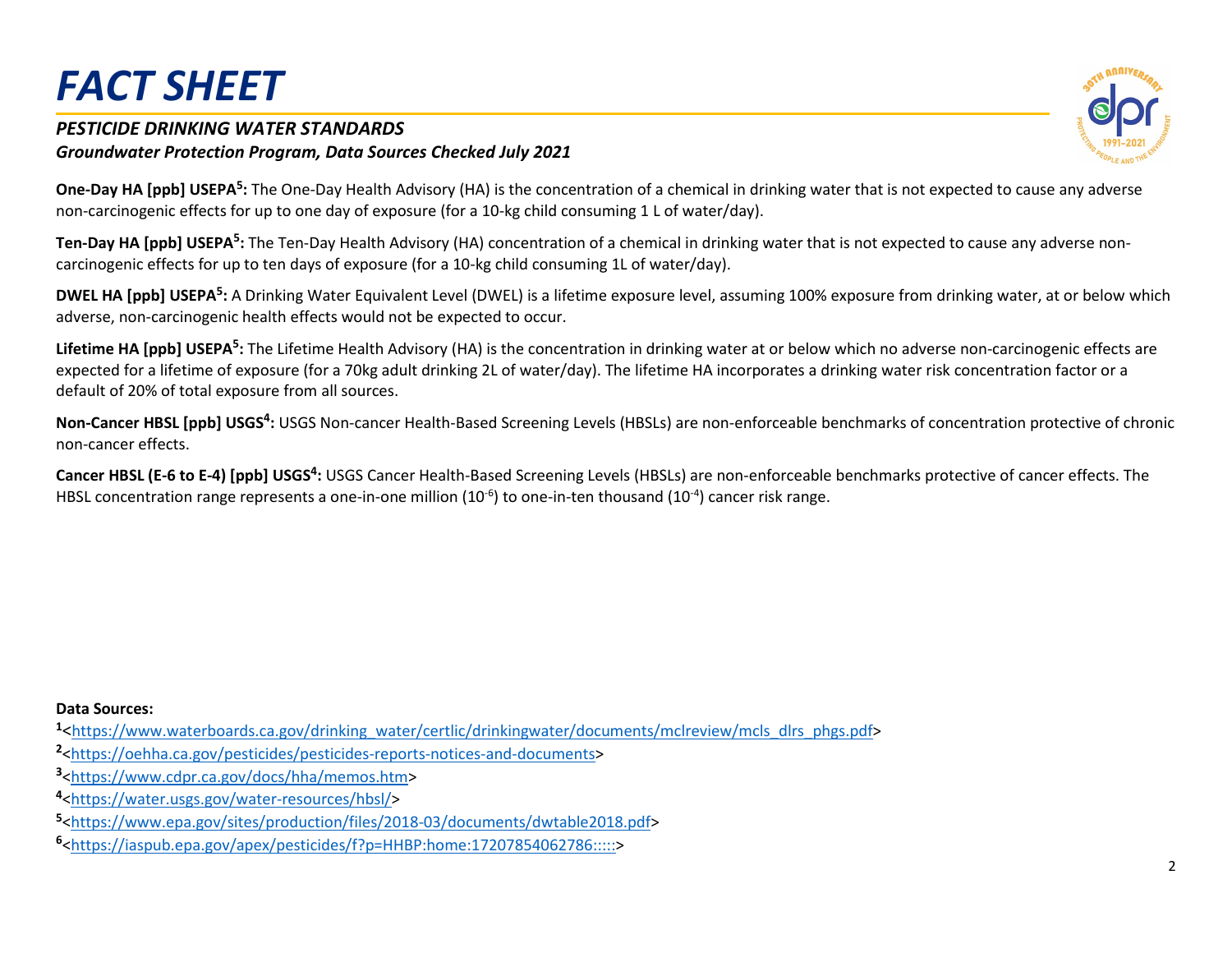### *PESTICIDE DRINKING WATER STANDARDS*

|                               |                          |                                 |                                 | <b>HHA</b>                      |                          |                                 | Chronic or Lifetime Acute or One-Day |                          | Carcinogenic             |                                 |                          |                                 |                                 | One-Day Ten-Day DWEL Lifetime Non-Cancer | Cancer                          |
|-------------------------------|--------------------------|---------------------------------|---------------------------------|---------------------------------|--------------------------|---------------------------------|--------------------------------------|--------------------------|--------------------------|---------------------------------|--------------------------|---------------------------------|---------------------------------|------------------------------------------|---------------------------------|
|                               | <b>MCL</b>               | PHG                             | PHC                             | <b>Limit for Concern</b>        | <b>MCL</b>               | <b>MCLG</b>                     | <b>HHBP</b>                          | <b>HHBP</b>              | HHBP (E-6 to E-4)        | <b>HA</b>                       | <b>HA</b>                | <b>HA</b>                       | <b>HA</b>                       | <b>HBSL</b>                              | HBSL (E-6 to E-4)               |
| <b>Pesticide or Degradate</b> | [ppb]                    | [ppb]                           | [ppb]                           | [ppb]                           | [ppb]                    | [ppb]                           | [ppb]                                | [ppb]                    | [ppb]                    | [ppb]                           | [ppb]                    | [ppb]                           | [ppb]                           | [ppb]                                    | [ppb]                           |
|                               | <b>SWRCB</b>             | <b>OEHHA</b>                    | <b>OEHHA</b>                    | <b>CDPR</b>                     | <b>USEPA</b>             | <b>USEPA</b>                    | <b>USEPA</b>                         | <b>USEPA</b>             | <b>USEPA</b>             | <b>USEPA</b>                    | <b>USEPA</b>             | <b>USEPA</b>                    | <b>USEPA</b>                    | <b>USGS</b>                              | <b>USGS</b>                     |
| $2,4-D$                       | 70                       | 20                              | $\qquad \qquad -$               | $\qquad \qquad -$               | 70                       | 70                              | 200                                  | 20000                    | $\qquad \qquad -$        | 1000                            | 300                      | 200                             | $\qquad \qquad -$               | $\overline{\phantom{0}}$                 | $\qquad \qquad -$               |
| abamectin                     | $\equiv$                 | $\equiv$                        | $\equiv$                        | $\equiv$                        | $\overline{\phantom{0}}$ | $\equiv$                        | $\overline{3}$                       | 30                       | $\equiv$                 | $\equiv$                        | $\qquad \qquad =$        | $\equiv$                        | $\equiv$                        | $\equiv$                                 | $\equiv$                        |
| <b>ACET</b>                   | $\qquad \qquad -$        | $\qquad \qquad -$               |                                 | $\overline{\phantom{m}}$        | $\overline{\phantom{m}}$ | $\overline{\phantom{m}}$        | $\overline{\phantom{m}}$             | $\overline{\phantom{m}}$ | $\overline{\phantom{m}}$ | $\overline{\phantom{m}}$        | $\qquad \qquad -$        | $\qquad \qquad -$               | $\qquad \qquad -$               | $\qquad \qquad -$                        | $\hspace{0.1mm}-\hspace{0.1mm}$ |
| acetamiprid                   | $\qquad \qquad -$        | $\overbrace{\phantom{1232211}}$ | $\overline{\phantom{0}}$        | $\overline{\phantom{m}}$        | $\qquad \qquad -$        |                                 | 450                                  | 700                      | $\overline{\phantom{m}}$ | $\qquad \qquad \longleftarrow$  | $\overline{\phantom{0}}$ | $\overline{\phantom{m}}$        | $\hspace{0.1mm}-\hspace{0.1mm}$ | $\qquad \qquad -$                        | $\overline{\phantom{m}}$        |
| alachlor                      | $\overline{2}$           | 4                               |                                 |                                 | $\overline{2}$           | $\mathbf 0$                     | $\overline{\phantom{m}}$             | $\qquad \qquad -$        |                          | 100                             | 100                      | 400                             | $\qquad \qquad -$               | $\overline{\phantom{0}}$                 |                                 |
| <b>AMPA</b>                   | $\equiv$                 | $\equiv$                        | $\qquad \qquad -$               | $\qquad \qquad -$               | $\overline{\phantom{0}}$ | $\equiv$                        |                                      |                          | $\qquad \qquad -$        | $\qquad \qquad -$               | $\overline{\phantom{0}}$ | $\equiv$                        | $\overline{\phantom{0}}$        | $\overline{\phantom{0}}$                 | $\qquad \qquad -$               |
| atrazine                      | $\mathbf{1}$             | 0.15                            | $\equiv$                        | $\equiv$                        | $\overline{3}$           | $\overline{3}$                  | $\equiv$                             | $\equiv$                 | $\equiv$                 | $\qquad \qquad -$               | $\equiv$                 | 700                             | $\equiv$                        | $\overline{\phantom{0}}$                 | $\qquad \qquad -$               |
| azinphos-methyl               | $\equiv$                 | $\qquad \qquad -$               | $\overline{\phantom{0}}$        | $\qquad \qquad -$               | $\equiv$                 | $\qquad \qquad -$               | 9.6                                  | 20                       | $\overline{\phantom{m}}$ | $\qquad \qquad -$               | $\qquad \qquad -$        | $\overline{\phantom{0}}$        | $\qquad \qquad -$               | —                                        | $\qquad \qquad -$               |
| azoxystrobin                  | $\qquad \qquad -$        |                                 |                                 | $\qquad \qquad -$               |                          |                                 | 1200                                 | 4500                     | $\qquad \qquad -$        |                                 |                          | $\overbrace{\phantom{1232211}}$ | $\overline{\phantom{0}}$        | $\qquad \qquad -$                        | $\overbrace{\phantom{1232211}}$ |
| bensulfuron methyl            | $\equiv$                 | $\overline{\phantom{0}}$        | $\overline{\phantom{0}}$        | $\overbrace{\phantom{1232211}}$ | $\qquad \qquad =$        |                                 | 1000                                 | $\overline{\phantom{0}}$ | $\equiv$                 | $\overline{\phantom{0}}$        | $\qquad \qquad -$        | $\equiv$                        | $\equiv$                        | $\qquad \qquad -$                        | $\qquad \qquad -$               |
| bensulide                     | $\qquad \qquad =$        | $\equiv$                        | $\qquad \qquad -$               | $\qquad \qquad -$               | $\overline{\phantom{m}}$ | $\overbrace{\phantom{1232211}}$ | 30                                   | 1000                     | $\overline{\phantom{m}}$ | $\qquad \qquad -$               | $\qquad \qquad -$        | $\equiv$                        | $\overline{\phantom{m}}$        | $\qquad \qquad -$                        |                                 |
| bentazon                      | 18                       | 200                             | $\qquad \qquad -$               | $\qquad \qquad -$               | $\overline{\phantom{m}}$ |                                 | $\equiv$                             | $\qquad \qquad -$        | $\overline{\phantom{m}}$ | 300                             | 300                      | 1000                            | 200                             | 1000                                     | $\overline{\phantom{m}}$        |
| bispyribac-sodium             | $\qquad \qquad -$        | $\qquad \qquad -$               | $\qquad \qquad -$               | $\hspace{0.1mm}-\hspace{0.1mm}$ | $\overline{\phantom{m}}$ | $\overline{\phantom{m}}$        | 600                                  | $\qquad \qquad -$        | $\overline{\phantom{m}}$ | $\overline{\phantom{m}}$        | $\qquad \qquad -$        | $\qquad \qquad -$               | $\overline{\phantom{0}}$        | $\qquad \qquad -$                        | $\hspace{0.1mm}-\hspace{0.1mm}$ |
| boscalid                      | $\qquad \qquad -$        | $\qquad \qquad -$               | $\overline{\phantom{0}}$        | $\qquad \qquad -$               | $\overline{\phantom{m}}$ | $\overbrace{\phantom{1232211}}$ | 1400                                 | $\qquad \qquad -$        | $\overline{\phantom{m}}$ | $\qquad \qquad -$               | $\qquad \qquad -$        | $\qquad \qquad -$               | $\equiv$                        | $\overline{\phantom{0}}$                 | $\qquad \qquad -$               |
| bromacil                      | $\equiv$                 | $\equiv$                        | $\qquad \qquad =$               | $\equiv$                        | $\qquad \qquad =$        | $\qquad \qquad -$               | $\equiv$                             | $\qquad \qquad -$        | $\equiv$                 | 5000                            | 5000                     | 3500                            | 70                              | 100                                      | $\equiv$                        |
| carbaryl                      | $\equiv$                 | $\equiv$                        | $\equiv$                        | $\equiv$                        | $\qquad \qquad -$        | $\equiv$                        | $\equiv$                             | $\equiv$                 | $\equiv$                 | 1000                            | 1000                     | 400                             | $\overline{\phantom{0}}$        | $\overline{\phantom{0}}$                 | 40-4000                         |
| carbofuran                    | 18                       | 0.7                             | $\qquad \qquad -$               | $\overline{\phantom{m}}$        | 40                       | 40                              | $\overline{\phantom{m}}$             | $\qquad \qquad -$        | $\overline{\phantom{m}}$ | $\overline{\phantom{m}}$        | $\overline{\phantom{0}}$ | $\overline{\phantom{m}}$        | $\overline{\phantom{m}}$        | $\qquad \qquad -$                        | $\qquad \qquad -$               |
| chlorantraniliprole           | $\qquad \qquad -$        | $\qquad \qquad -$               | $\overline{\phantom{0}}$        | $\overline{\phantom{m}}$        | $\overline{\phantom{m}}$ | $\overline{\phantom{m}}$        | 10100                                | $\qquad \qquad -$        | $\overline{\phantom{m}}$ | $\qquad \qquad \longleftarrow$  | —                        | $\qquad \qquad -$               | $\qquad \qquad -$               | —                                        | $\overline{\phantom{m}}$        |
| chlorothalonil                | $\overline{\phantom{0}}$ | $\overline{\phantom{0}}$        | $\overline{\phantom{0}}$        | $\overline{\phantom{0}}$        | $\overline{\phantom{0}}$ | $\overline{\phantom{0}}$        | $\overline{\phantom{0}}$             | $\overline{\phantom{0}}$ | $\overline{\phantom{0}}$ | 200                             | 200                      | 500                             | $\qquad \qquad -$               | 100                                      | $\overline{\phantom{0}}$        |
| chlorpyrifos                  | $\equiv$                 | $\qquad \qquad -$               | $\qquad \qquad -$               | $\qquad \qquad -$               | $\overline{\phantom{m}}$ | $\qquad \qquad -$               | 1.8                                  | 2.2                      | $\overline{\phantom{m}}$ | 30                              | 30                       | 10                              | $\overline{2}$                  | $\overline{2}$                           | $\qquad \qquad -$               |
| chlorsulfuron                 | $\equiv$                 | $\equiv$                        | $\overline{\phantom{0}}$        | $\equiv$                        | $\qquad \qquad -$        | $\equiv$                        | 300                                  | $\equiv$                 | $\overline{\phantom{0}}$ | $\overline{\phantom{0}}$        | $\equiv$                 | $\overline{\phantom{0}}$        | $\overline{\phantom{0}}$        | $\overline{\phantom{0}}$                 | $\equiv$                        |
| clomazone                     | $\qquad \qquad -$        | $\qquad \qquad -$               | $\qquad \qquad \longleftarrow$  | $\qquad \qquad -$               | $\overline{\phantom{m}}$ | $\overline{\phantom{m}}$        | 5400                                 | 30000                    | $\overline{\phantom{m}}$ | $\hspace{0.1mm}-\hspace{0.1mm}$ | $\qquad \qquad -$        | $\qquad \qquad -$               | $\qquad \qquad -$               | $\qquad \qquad -$                        | $\overline{\phantom{m}}$        |
| clothianidin                  | $\overline{\phantom{0}}$ | $\overline{\phantom{0}}$        |                                 | $\overline{\phantom{m}}$        |                          |                                 | 630                                  | 1700                     | $\qquad \qquad -$        |                                 |                          | $\overbrace{\phantom{1232211}}$ | $\overline{\phantom{0}}$        | $\qquad \qquad -$                        |                                 |
| cyanazine                     | $\qquad \qquad -$        | $\overline{\phantom{0}}$        | $\overline{\phantom{0}}$        | $\equiv$                        | $\overline{\phantom{m}}$ |                                 | $\overline{\phantom{m}}$             | $\overline{\phantom{0}}$ | $\equiv$                 | 100                             | 100                      | $\qquad \qquad -$               | 70                              | 10                                       | $0.03 - 3$                      |
| cyantraniliprole              | $\qquad \qquad -$        | $\qquad \qquad -$               |                                 | $\qquad \qquad -$               | $\overline{\phantom{m}}$ |                                 | 60                                   | $\qquad \qquad -$        | $\qquad \qquad -$        | $\qquad \qquad -$               | $\qquad \qquad =$        | $\equiv$                        | $\overline{\phantom{0}}$        | $\qquad \qquad -$                        | $\overline{\phantom{0}}$        |
| cyprodinil                    | $=$                      | $\qquad \qquad -$               | $\qquad \qquad -$               | $\overline{\phantom{m}}$        | $\overline{\phantom{m}}$ |                                 | 170                                  | 10000                    | $\overline{\phantom{m}}$ | $\qquad \qquad -$               | $\qquad \qquad -$        | $\qquad \qquad =$               | $\overline{\phantom{0}}$        | $\qquad \qquad -$                        | $\qquad \qquad -$               |
| <b>DACT</b>                   | $\equiv$                 | $\qquad \qquad -$               | $\overline{\phantom{0}}$        | $\qquad \qquad -$               | $\overline{\phantom{m}}$ | $\overline{\phantom{m}}$        | $\overline{12}$                      | 300                      | $\qquad \qquad -$        | $\qquad \qquad -$               | $\qquad \qquad =$        | $\qquad \qquad -$               | $\overline{\phantom{0}}$        | $\qquad \qquad -$                        | $\overline{\phantom{0}}$        |
| <b>DCPA</b>                   | $\overline{\phantom{0}}$ |                                 | $2$ (CE)<br>7 (NCE)             | 70                              | $\overline{\phantom{0}}$ |                                 | $\overline{\phantom{0}}$             | $\qquad \qquad -$        |                          | 2000                            | 2000                     | 350                             | 70                              | 60                                       | 20-2000                         |
| <b>DDVP</b>                   | $=$                      | $\equiv$                        | $\overline{\phantom{0}}$        | $\equiv$                        | $\qquad \qquad -$        | $\equiv$                        | 3                                    | 50                       | $\overline{\phantom{0}}$ | $\overline{\phantom{0}}$        | $\qquad \qquad =$        | $\qquad \qquad -$               | $\overline{\phantom{0}}$        | $\overline{\phantom{0}}$                 | $\equiv$                        |
| <b>DEA</b>                    | $\overline{\phantom{0}}$ | $\qquad \qquad -$               | $\qquad \qquad -$               | $\qquad \qquad -$               | $\overline{\phantom{m}}$ | $\overline{\phantom{0}}$        | $\overline{\phantom{m}}$             | $\overline{\phantom{0}}$ | $\overline{\phantom{m}}$ | $\overline{\phantom{m}}$        | $\qquad \qquad -$        | $\qquad \qquad -$               | $\equiv$                        | $\qquad \qquad -$                        | $\qquad \qquad -$               |
| desulfinyl fipronil           | $\qquad \qquad -$        |                                 | $\equiv$                        |                                 |                          | $\overbrace{\phantom{1232211}}$ | $\overbrace{\phantom{1232211}}$      |                          |                          |                                 |                          |                                 | $\overline{\phantom{0}}$        | $\mathbf{1}$                             |                                 |
| desulfinyl fipronil<br>amide  | $\overline{\phantom{0}}$ | $\overline{\phantom{0}}$        | -                               |                                 |                          |                                 |                                      | —                        |                          |                                 | $\overline{\phantom{0}}$ |                                 | $\overline{\phantom{0}}$        | —                                        | —                               |
| diazinon                      | $\qquad \qquad -$        | $\qquad \qquad -$               | $\qquad \qquad -$               | $\overline{\phantom{m}}$        | $\overline{\phantom{m}}$ | $\overline{\phantom{m}}$        | $\overline{\phantom{m}}$             | $\qquad \qquad -$        | $\overline{\phantom{m}}$ | 20                              | 20                       | $\overline{7}$                  | $\mathbf{1}$                    | $\overline{2}$                           | $\qquad \qquad -$               |
| dicamba                       | $\overline{\phantom{0}}$ |                                 |                                 |                                 |                          |                                 | $\overline{\phantom{0}}$             | $\qquad \qquad -$        | $\overline{\phantom{0}}$ |                                 | $\qquad \qquad =$        | 18000                           | 4000                            | 300                                      |                                 |
| dichlobenil                   | $\qquad \qquad -$        | -                               | $\overbrace{\phantom{1232211}}$ | $\overline{\phantom{m}}$        | $\overline{\phantom{m}}$ | $\overline{\phantom{0}}$        | 60                                   | 1200                     | $\overline{\phantom{m}}$ | $\qquad \qquad -$               | —                        | $\overline{\phantom{m}}$        | $\overline{\phantom{m}}$        | —                                        | $\overline{\phantom{m}}$        |
| dichloran                     | $\qquad \qquad -$        | $\overline{\phantom{0}}$        | $\overline{\phantom{0}}$        |                                 | $\equiv$                 |                                 | 16                                   | 1000                     | $\overline{\phantom{0}}$ | $\qquad \qquad -$               | $\overline{\phantom{0}}$ | $\equiv$                        | $\equiv$                        | -                                        | —                               |

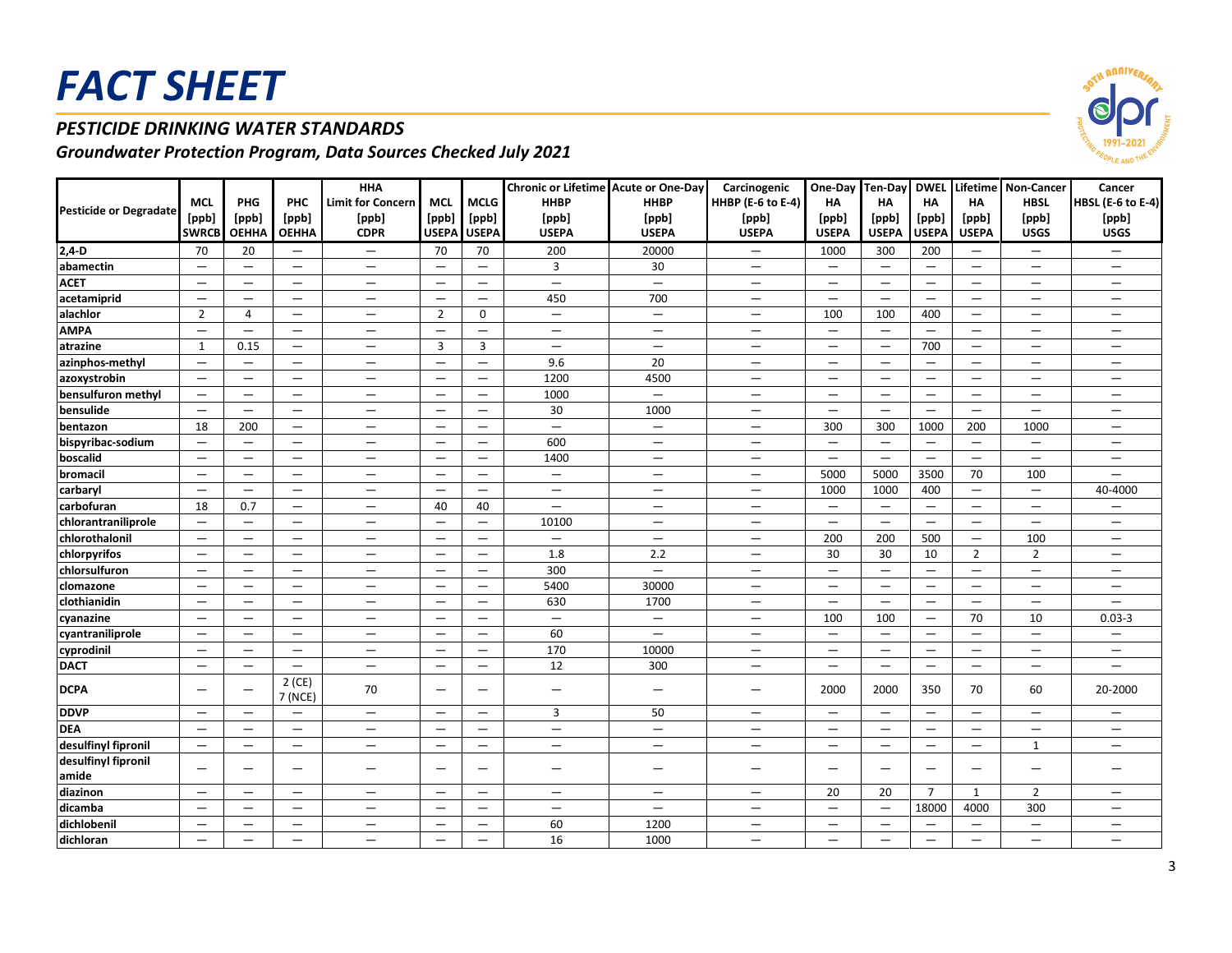### *PESTICIDE DRINKING WATER STANDARDS*

|                               |                          |                                 |                                 | <b>HHA</b>               |                                 |                          | Chronic or Lifetime Acute or One-Day |                                  | Carcinogenic             | One-Day Ten-Day                  |                          |                                 |                                 | <b>DWEL Lifetime Non-Cancer</b> | Cancer                          |
|-------------------------------|--------------------------|---------------------------------|---------------------------------|--------------------------|---------------------------------|--------------------------|--------------------------------------|----------------------------------|--------------------------|----------------------------------|--------------------------|---------------------------------|---------------------------------|---------------------------------|---------------------------------|
|                               | <b>MCL</b>               | PHG                             | PHC                             | <b>Limit for Concern</b> | <b>MCL</b>                      | <b>MCLG</b>              | <b>HHBP</b>                          | <b>HHBP</b>                      | HHBP (E-6 to E-4)        | HA                               | <b>HA</b>                | <b>HA</b>                       | HA                              | <b>HBSL</b>                     | <b>HBSL (E-6 to E-4)</b>        |
| <b>Pesticide or Degradate</b> | [ppb]                    | [ppb]                           | [ppb]                           | [ppb]                    | [ppb]                           | [ppb]                    | [ppb]                                | [ppb]                            | [ppb]                    | [ppb]                            | [ppb]                    | [ppb]                           | [ppb]                           | [ppb]                           | [ppb]                           |
|                               | <b>SWRCB</b>             | <b>OEHHA</b>                    | <b>OEHHA</b>                    | <b>CDPR</b>              | <b>USEPA</b>                    | <b>USEPA</b>             | <b>USEPA</b>                         | <b>USEPA</b>                     | <b>USEPA</b>             | <b>USEPA</b>                     | <b>USEPA</b>             | <b>USEPA</b>                    | <b>USEPA</b>                    | <b>USGS</b>                     | <b>USGS</b>                     |
| 3.4-dichloroaniline           | $\qquad \qquad -$        | —                               | —                               | $\qquad \qquad -$        | $\overline{\phantom{0}}$        | $\qquad \qquad -$        | -                                    | $\overline{\phantom{m}}$         | $\qquad \qquad -$        | $\overline{\phantom{0}}$         | $\overline{\phantom{m}}$ | $\overline{\phantom{m}}$        |                                 | $\qquad \qquad \longleftarrow$  | $\qquad \qquad -$               |
| diflubenzuron                 | $\overline{\phantom{m}}$ | $\overline{\phantom{0}}$        | $\overline{\phantom{0}}$        | $\overline{\phantom{0}}$ | $\overline{\phantom{m}}$        | $\overline{\phantom{0}}$ | 100                                  | $\overline{\phantom{0}}$         | $\overline{\phantom{0}}$ | $\overline{\phantom{0}}$         | $\overline{\phantom{0}}$ | $\overline{\phantom{0}}$        | $\overline{\phantom{0}}$        | $\overline{\phantom{0}}$        | $\qquad \qquad -$               |
| dimethenamid                  | $\overline{\phantom{0}}$ | $\overline{\phantom{0}}$        | $\qquad \qquad -$               | —                        | $\overline{\phantom{0}}$        | $\qquad \qquad -$        | 300                                  | 10000                            | $\qquad \qquad -$        | $\qquad \qquad -$                | $\overline{\phantom{0}}$ | $\qquad \qquad -$               | $\qquad \qquad -$               | $\qquad \qquad -$               | $\qquad \qquad -$               |
| dimethoate                    | $\equiv$                 | $\equiv$                        | $\overline{\phantom{0}}$        | —                        | $\qquad \qquad$                 | $\equiv$                 | 14                                   | 87                               | $\overline{\phantom{0}}$ | $\overbrace{\phantom{12322111}}$ | $\equiv$                 | $\equiv$                        | $\qquad \qquad -$               | $\overline{\phantom{0}}$        | $\qquad \qquad -$               |
| dinotefuran                   | $\qquad \qquad -$        | $\overline{\phantom{0}}$        | $\overline{\phantom{0}}$        | $\qquad \qquad -$        | $\overline{\phantom{m}}$        | $\overline{\phantom{0}}$ | 6000                                 | 8330                             | $\qquad \qquad -$        |                                  |                          | $\overbrace{\phantom{1232211}}$ | $\overbrace{\phantom{1232211}}$ | $\overline{\phantom{m}}$        | $\overline{\phantom{0}}$        |
| disulfoton                    | $\qquad \qquad -$        | $\overline{\phantom{0}}$        | $\overline{\phantom{0}}$        | $\qquad \qquad -$        | $\overline{\phantom{m}}$        | $\overline{\phantom{0}}$ | $-$                                  | $\equiv$                         | $\qquad \qquad -$        | 10                               | 10                       | 3.5                             | 0.7                             | 0.8                             |                                 |
| dithiopyr                     | $\qquad \qquad -$        | $=$                             |                                 | $\equiv$                 | $\qquad \qquad =$               | $\overline{\phantom{0}}$ | $\equiv$                             | $\equiv$                         | $\equiv$                 | $\equiv$                         | $\equiv$                 | $\equiv$                        | $\equiv$                        | $\overline{\phantom{0}}$        |                                 |
| diuron                        | $\qquad \qquad -$        | $\qquad \qquad -$               | $\overline{\phantom{0}}$        | $\qquad \qquad -$        | $\hspace{0.1mm}-\hspace{0.1mm}$ | $\qquad \qquad$          | $\qquad \qquad -$                    | $\overline{\phantom{m}}$         | $\qquad \qquad -$        | 1000                             | 1000                     | 100                             | $\qquad \qquad -$               | 20                              | $2 - 200$                       |
| <b>DSMN</b>                   | $\overline{\phantom{0}}$ | $\overline{\phantom{0}}$        |                                 | $\qquad \qquad -$        | $\qquad \qquad -$               | $\qquad \qquad$          | $\overline{\phantom{0}}$             |                                  | $\qquad \qquad -$        | $\qquad \qquad -$                | $\qquad \qquad -$        | $\qquad \qquad -$               |                                 | $\overline{\phantom{m}}$        | $\qquad \qquad -$               |
| ethofumesate                  | $\qquad \qquad -$        | $\overline{\phantom{0}}$        |                                 | $\qquad \qquad -$        | $\overline{\phantom{0}}$        | $\qquad \qquad -$        | 2000                                 | 8000                             | $\equiv$                 | $\qquad \qquad -$                | $\overline{\phantom{0}}$ | $\overline{\phantom{0}}$        | $\qquad \qquad -$               | $\qquad \qquad -$               | $\qquad \qquad -$               |
| ethoprophos                   | $-$                      | $=$                             | $\overline{\phantom{0}}$        | $\overline{\phantom{0}}$ | $\qquad \qquad -$               | $\qquad \qquad -$        | 9                                    | 51                               | 1.14-114                 | $\qquad \qquad -$                | $\equiv$                 | $\equiv$                        | $\overbrace{\phantom{1232211}}$ | $\qquad \qquad -$               | $\overline{\phantom{0}}$        |
| ethyl parathion               | $-$                      | —                               | $\overline{\phantom{0}}$        | $\qquad \qquad -$        | $\overbrace{\phantom{1232211}}$ | $-$                      | 0.2                                  | $\overline{2}$                   | $\qquad \qquad -$        | $\qquad \qquad -$                | $\qquad \qquad -$        | $\qquad \qquad -$               | $\qquad \qquad -$               | $\overline{\phantom{m}}$        | $\qquad \qquad -$               |
| etofenprox                    | $\qquad \qquad -$        | $\overline{\phantom{0}}$        | $\overline{\phantom{0}}$        | —                        | $\overline{\phantom{m}}$        | $\overline{\phantom{0}}$ | 240                                  |                                  | $\overline{\phantom{0}}$ |                                  |                          | $\overbrace{\phantom{1232211}}$ | $\overline{\phantom{0}}$        |                                 |                                 |
| fenamidone                    | $\qquad \qquad -$        | $\overline{\phantom{0}}$        | $\overline{\phantom{0}}$        | $\overline{\phantom{0}}$ | $\overline{\phantom{m}}$        |                          | 181                                  | 8330                             | $\qquad \qquad -$        | $\overline{\phantom{0}}$         |                          | $\overbrace{\phantom{1232211}}$ | $\overline{\phantom{0}}$        | $\overline{\phantom{m}}$        |                                 |
| fenamiphos                    | $\overline{\phantom{0}}$ | $\overline{\phantom{0}}$        | $\overline{\phantom{0}}$        | $\overline{\phantom{0}}$ | $\overline{\phantom{m}}$        | $\qquad \qquad -$        | $\overline{\phantom{0}}$             | $\equiv$                         | $\overline{\phantom{0}}$ | 9                                | 9                        | 3.5                             | 0.7                             | 0.6                             | $\overline{\phantom{0}}$        |
| fenhexamid                    | $\qquad \qquad -$        | —                               | $\qquad \qquad -$               | $\qquad \qquad -$        | $\qquad \qquad -$               | $\qquad \qquad -$        | 1100                                 | $\overline{\phantom{m}}$         | $\qquad \qquad -$        | $\overline{\phantom{m}}$         | $\overline{\phantom{m}}$ | $\qquad \qquad -$               | $\qquad \qquad -$               | $\overline{\phantom{m}}$        | $\qquad \qquad -$               |
| fipronil                      | —                        | $\qquad \qquad -$               | —                               | $\qquad \qquad -$        | $\hspace{0.1mm}-\hspace{0.1mm}$ | $\qquad \qquad -$        | $\mathbf{1}$                         | 170                              | $\qquad \qquad -$        | $\qquad \qquad -$                | $\qquad \qquad -$        | $\hspace{0.1mm}-\hspace{0.1mm}$ | $\overline{\phantom{m}}$        | $\overline{\phantom{m}}$        | $\qquad \qquad -$               |
| fipronil amide                | $-$                      | —                               | $\overline{\phantom{0}}$        | $-$                      | $\overbrace{\phantom{1232211}}$ | $\overline{\phantom{0}}$ | —                                    | $\overline{\phantom{m}}$         | $\overline{\phantom{0}}$ | $\overline{\phantom{0}}$         | $\overline{\phantom{0}}$ | $\overbrace{\phantom{1232211}}$ | $\overline{\phantom{0}}$        |                                 | $\qquad \qquad -$               |
| fipronil sulfide              | $-$                      | —                               | $\overline{\phantom{0}}$        | $\qquad \qquad -$        | $\overbrace{\phantom{1232211}}$ | $\qquad \qquad -$        | —                                    | $\overline{\phantom{m}}$         | $\qquad \qquad -$        | $\overline{\phantom{m}}$         | $\overline{\phantom{0}}$ | —                               | $\overline{\phantom{m}}$        | $\qquad \qquad -$               | $\qquad \qquad -$               |
| fipronil sulfone              | $\equiv$                 | $\equiv$                        | $\overline{\phantom{0}}$        | $\overline{\phantom{0}}$ | $\equiv$                        | $-$                      | $-$                                  | $\overline{\phantom{0}}$         | $\equiv$                 | $\qquad \qquad -$                | $\equiv$                 | $\equiv$                        | $\equiv$                        | $\qquad \qquad -$               | $\qquad \qquad -$               |
| fludioxonil                   | $\equiv$                 | $\equiv$                        | $\overline{\phantom{0}}$        | 331                      | $\qquad \qquad =$               | $-$                      | 200                                  | 30000                            | $\overline{\phantom{0}}$ | $\qquad \qquad -$                | $\qquad \qquad =$        | $\equiv$                        | $\qquad \qquad -$               | $\overline{\phantom{m}}$        | $\qquad \qquad -$               |
| flupyradifurone               | $\overline{\phantom{0}}$ | $\qquad \qquad -$               | $\overline{\phantom{0}}$        | $\overline{\phantom{0}}$ | $\qquad \qquad -$               | $\overline{\phantom{0}}$ | 500                                  | 2300                             | $\equiv$                 | $\overbrace{\phantom{12322111}}$ | $\qquad \qquad =$        | $\qquad \qquad -$               | $\overline{\phantom{0}}$        | $\overline{\phantom{m}}$        | $\qquad \qquad -$               |
| flutriafol                    | $\equiv$                 | $\equiv$                        | $\overline{\phantom{0}}$        | $\overline{\phantom{0}}$ | $\overline{\phantom{0}}$        | $\overline{\phantom{0}}$ | 300                                  | 2100                             | $\equiv$                 | $\overbrace{\phantom{12322111}}$ | $\equiv$                 | $\equiv$                        | $\qquad \qquad -$               | $\overline{\phantom{m}}$        | $\qquad \qquad -$               |
| fonofos                       | $\qquad \qquad -$        | —                               | $\overbrace{\phantom{1232211}}$ | —                        | $\overbrace{\phantom{1232211}}$ | $\qquad \qquad -$        | —                                    | $\overbrace{\phantom{1232211}}$  | —                        | 20                               | 20                       | 70                              | 10                              | 10                              | $\overline{\phantom{0}}$        |
| glufosinate                   | $\qquad \qquad -$        | $=$                             | —                               | $\qquad \qquad -$        | $\equiv$                        | $\equiv$                 | $\qquad \qquad -$                    | $\hspace{0.1mm}-\hspace{0.1mm}$  | $\qquad \qquad -$        | $\equiv$                         | $\equiv$                 | $\overline{\phantom{0}}$        | $\qquad \qquad -$               | 40                              | $\qquad \qquad -$               |
| glyphosate                    | 700                      | 900                             | $\qquad \qquad -$               | $\qquad \qquad -$        | 700                             | 700                      | $\qquad \qquad -$                    | $\overline{\phantom{m}}$         | $\qquad \qquad -$        | 20000                            | 20000                    | 70000                           | $\qquad \qquad -$               | $\overline{\phantom{m}}$        | $\qquad \qquad -$               |
| halosulfuron-methyl           | $\equiv$                 | $\equiv$                        | $\overline{\phantom{0}}$        | $\overline{\phantom{0}}$ | $\equiv$                        | $\qquad \qquad -$        | 600                                  | 10000                            | $\equiv$                 | $\equiv$                         | $\overline{\phantom{0}}$ | $\qquad \qquad -$               | $\overline{\phantom{0}}$        | $\overline{\phantom{0}}$        | $\overline{\phantom{0}}$        |
| hexazinone                    | $\equiv$                 | $\equiv$                        | $\qquad \qquad -$               | $\equiv$                 | $\equiv$                        | $\qquad \qquad -$        | $\equiv$                             | $\overline{\phantom{m}}$         | $\equiv$                 | 3000                             | 2000                     | 2000                            | 400                             | 300                             | $\qquad \qquad -$               |
| imidacloprid                  | $\overline{\phantom{m}}$ | $\overline{\phantom{0}}$        | $\overline{\phantom{0}}$        | 283                      | $\qquad \qquad -$               | $\qquad \qquad -$        | 360                                  | 930                              | $\qquad \qquad -$        | $\overline{\phantom{0}}$         | $\overline{\phantom{m}}$ | $\qquad \qquad -$               | $\overline{\phantom{0}}$        | $\overline{\phantom{m}}$        | $\qquad \qquad$                 |
| imidacloprid olefin           | $\overline{\phantom{m}}$ | $\qquad \qquad -$               | $\overline{\phantom{0}}$        | $\qquad \qquad -$        | $\qquad \qquad =$               | $\overline{\phantom{0}}$ | $-$                                  | $\overline{\phantom{0}}$         | $-$                      | $\overline{\phantom{m}}$         | $\equiv$                 | $\equiv$                        | $\qquad \qquad -$               | $\overline{\phantom{m}}$        |                                 |
| imidacloprid urea             | $\equiv$                 | $\overbrace{\phantom{1232211}}$ | $\overline{\phantom{0}}$        | $\qquad \qquad -$        | $\qquad \qquad -$               |                          | -                                    | $\overline{\phantom{0}}$         | $\qquad \qquad -$        | $\overline{\phantom{0}}$         | $\qquad \qquad -$        | $\qquad \qquad -$               |                                 | $\overline{\phantom{m}}$        | $\qquad \qquad -$               |
| imidacloprid guanidine        | $\qquad \qquad -$        | —                               | $\overline{\phantom{0}}$        | $\overline{\phantom{0}}$ | $\equiv$                        | $\qquad \qquad -$        | —                                    | $\overbrace{\phantom{12322111}}$ | $\qquad \qquad -$        | —                                | $\equiv$                 | $\equiv$                        | $\overline{\phantom{0}}$        | $\overline{\phantom{0}}$        | $\qquad \qquad -$               |
| imidacloprid                  |                          |                                 |                                 |                          |                                 |                          |                                      |                                  |                          |                                  |                          |                                 |                                 |                                 |                                 |
| olfenic guanidine             | $\qquad \qquad -$        | $\qquad \qquad -$               |                                 | $\qquad \qquad -$        | $\qquad \qquad -$               | $\qquad \qquad$          | $\qquad \qquad -$                    | $\hspace{0.1mm}-\hspace{0.1mm}$  | $\qquad \qquad -$        | $\qquad \qquad -$                | $\qquad \qquad -$        | $\hspace{0.1mm}-\hspace{0.1mm}$ | $\qquad \qquad -$               | $\overline{\phantom{m}}$        | $\qquad \qquad -$               |
| indoxacarb                    | $\qquad \qquad -$        | —                               | $\qquad \qquad -$               | $\qquad \qquad -$        | $\qquad \qquad -$               | $\qquad \qquad -$        | 100                                  | 800                              | $\qquad \qquad -$        | $\qquad \qquad -$                | $\qquad \qquad -$        | $\qquad \qquad -$               | $\qquad \qquad -$               | $\overline{\phantom{m}}$        | $\qquad \qquad -$               |
| isoxaben                      | $\qquad \qquad -$        | —                               | $\overline{\phantom{0}}$        | —                        | $\qquad \qquad -$               | $\overline{\phantom{0}}$ | 300                                  | $\overline{\phantom{m}}$         | $\overline{\phantom{0}}$ | $\overbrace{\phantom{1232211}}$  | $\overline{\phantom{0}}$ | $\overline{\phantom{0}}$        | $\overline{\phantom{0}}$        | $\qquad \qquad -$               | $\qquad \qquad -$               |
| kresoxim-methyl               | $\qquad \qquad -$        | $\overbrace{\phantom{1232211}}$ | —                               | $\qquad \qquad -$        | $\qquad \qquad -$               | $\qquad \qquad -$        | 2300                                 | $\overline{\phantom{m}}$         | 11-1100                  | $\overline{\phantom{m}}$         | $\qquad \qquad -$        | $\overbrace{\phantom{1232211}}$ | $\qquad \qquad -$               | $\qquad \qquad \longleftarrow$  | $\qquad \qquad -$               |
| linuron                       | $-$                      | —                               | —                               | —                        | $\qquad \qquad -$               | $\qquad \qquad -$        | 49                                   | 3300                             | $\overline{\phantom{0}}$ | $\overbrace{\phantom{1232211}}$  | $\overline{\phantom{0}}$ | —                               | $\overline{\phantom{m}}$        | $\overbrace{\phantom{1232211}}$ | $\overbrace{\phantom{1232211}}$ |

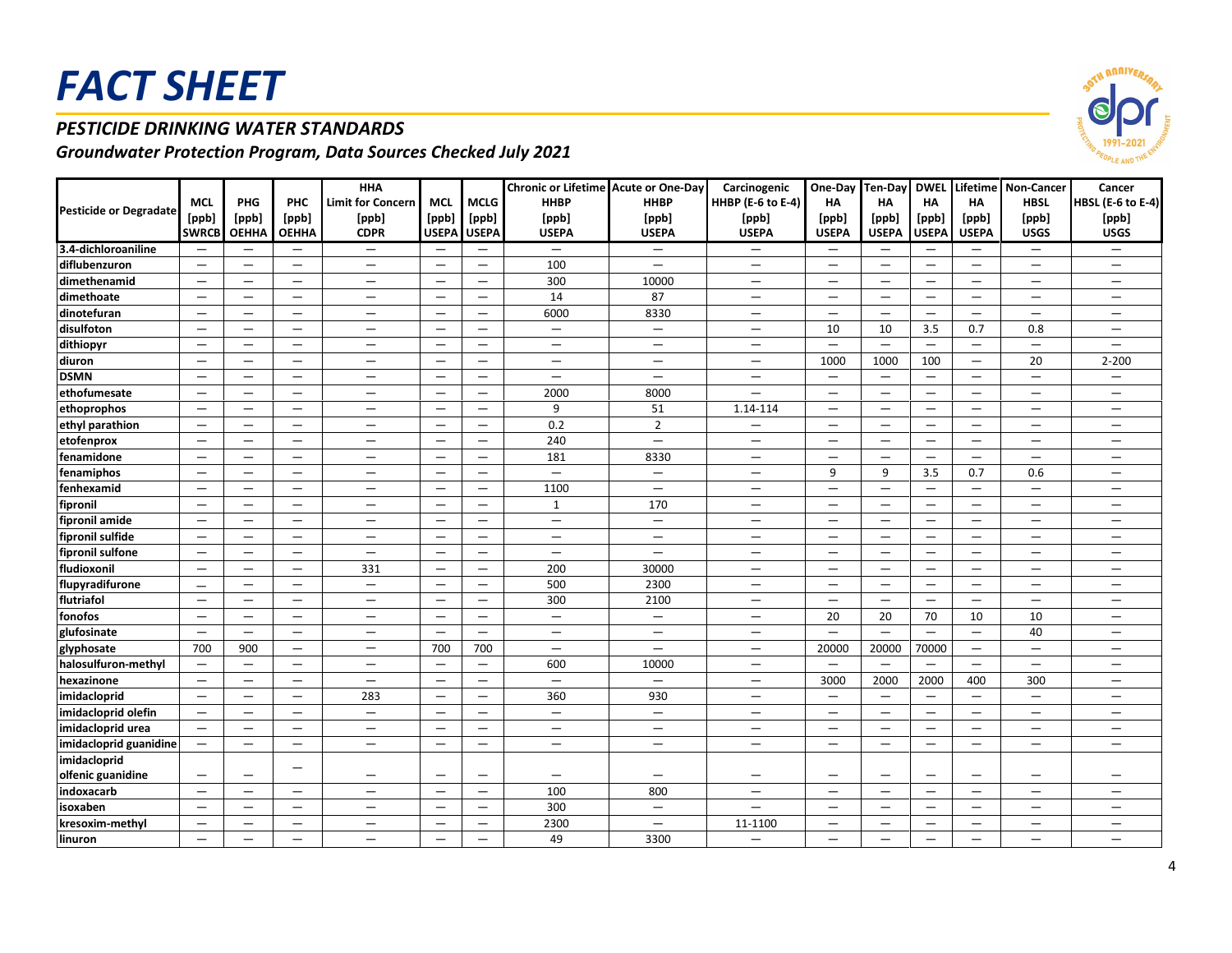### *PESTICIDE DRINKING WATER STANDARDS*

|                                     |                          |                                 |                          | <b>HHA</b>                    |                                 |                          | Chronic or Lifetime Acute or One-Day |                                  | Carcinogenic                    | One-Day Ten-Day DWEL            |                                 |                          |                          | Lifetime Non-Cancer      | Cancer                          |
|-------------------------------------|--------------------------|---------------------------------|--------------------------|-------------------------------|---------------------------------|--------------------------|--------------------------------------|----------------------------------|---------------------------------|---------------------------------|---------------------------------|--------------------------|--------------------------|--------------------------|---------------------------------|
|                                     | <b>MCL</b>               | PHG                             | PHC                      | <b>Limit for Concern</b>      | <b>MCL</b>                      | <b>MCLG</b>              | <b>HHBP</b>                          | <b>HHBP</b>                      | <b>HHBP</b> (E-6 to E-4)        | HA                              | <b>HA</b>                       | <b>HA</b>                | <b>HA</b>                | <b>HBSL</b>              | <b>HBSL (E-6 to E-4)</b>        |
| <b>Pesticide or Degradate</b>       | [ppb]                    | [ppb]                           | [ppb]                    | [ppb]                         | [ppb]                           | [ppb]                    | [ppb]                                | [ppb]                            | [ppb]                           | [ppb]                           | [ppb]                           | [ppb]                    | [ppb]                    | [ppb]                    | [ppb]                           |
|                                     | <b>SWRCB</b>             | <b>OEHHA</b>                    | <b>OEHHA</b>             | <b>CDPR</b>                   | <b>USEPA</b>                    | <b>USEPA</b>             | <b>USEPA</b>                         | <b>USEPA</b>                     | <b>USEPA</b>                    | <b>USEPA</b>                    | <b>USEPA</b>                    | <b>USEPA</b>             | <b>USEPA</b>             | <b>USGS</b>              | <b>USGS</b>                     |
| malathion                           | $\qquad \qquad -$        | $\overline{\phantom{0}}$        | $\overline{\phantom{m}}$ | $\overline{\phantom{0}}$      |                                 | $\qquad \qquad -$        | $\qquad \qquad -$                    | $\overline{\phantom{m}}$         | $\qquad \qquad -$               | 200                             | 200                             | 2000                     | 500                      | 60                       | $\qquad \qquad -$               |
| <b>MCPA</b>                         | $\overline{\phantom{m}}$ | $\overline{\phantom{0}}$        | $\qquad \qquad -$        | $\overline{\phantom{0}}$      | $\overline{\phantom{m}}$        | $\overline{\phantom{0}}$ | $\overline{\phantom{0}}$             | $\qquad \qquad -$                | $\overline{\phantom{0}}$        | 100                             | 100                             | 140                      | 30                       | 30                       | $\qquad \qquad -$               |
| mefenoxam/metalaxyl                 | $\equiv$                 | $\equiv$                        | $\overline{\phantom{0}}$ | $-$                           | $\overline{\phantom{m}}$        | —                        | 474                                  | $\overbrace{\phantom{12322111}}$ | $\overline{\phantom{0}}$        | $\qquad \qquad -$               | $\equiv$                        | $\equiv$                 | $\equiv$                 | $\overline{\phantom{0}}$ | —                               |
| methidathion                        | $\equiv$                 | —                               | $\overline{\phantom{0}}$ | —                             | $\overbrace{\phantom{1232211}}$ | $\overline{\phantom{0}}$ | 9.6                                  | 10                               | $\overline{\phantom{0}}$        | $\overline{\phantom{m}}$        | $\overline{\phantom{m}}$        | $\equiv$                 | $\qquad \qquad -$        | $\overline{\phantom{m}}$ | —                               |
| methiocarb                          | $\equiv$                 | $\qquad \qquad -$               | $\overline{\phantom{m}}$ | $\equiv$                      | $\overline{\phantom{m}}$        | $\overline{\phantom{0}}$ | $-$                                  | $\qquad \qquad =$                | $\qquad \qquad -$               | $\overline{\phantom{m}}$        | $\qquad \qquad -$               | $\qquad \qquad -$        | $\overline{\phantom{0}}$ | $\qquad \qquad -$        | $\overline{\phantom{0}}$        |
| methomyl                            | $\overline{\phantom{0}}$ | $\overline{\phantom{0}}$        | $\qquad \qquad -$        | $-$                           | $\overline{\phantom{m}}$        | $-$                      | $\overline{\phantom{0}}$             | $\equiv$                         | $\equiv$                        | 300                             | 300                             | 900                      | 200                      | 50                       | $\overline{\phantom{m}}$        |
| methoxyfenozide                     | $\overline{\phantom{m}}$ | $\qquad \qquad -$               | $\qquad \qquad -$        | $\qquad \qquad -$             | $\overline{\phantom{m}}$        | $\equiv$                 | 600                                  | $\qquad \qquad -$                | $\qquad \qquad -$               | $\overline{\phantom{0}}$        | $\overline{\phantom{m}}$        | $\overline{\phantom{m}}$ | $\overline{\phantom{0}}$ | $\overline{\phantom{m}}$ | $\qquad \qquad -$               |
| methyl parathion                    | $-$                      | $\overline{\phantom{m}}$        | $\overline{\phantom{0}}$ | $\qquad \qquad -$             | $\overbrace{\phantom{1232211}}$ | —                        | $\qquad \qquad -$                    | $\overline{\phantom{m}}$         | $\hspace{0.1mm}-\hspace{0.1mm}$ | 300                             | 300                             | $\overline{7}$           | $\mathbf{1}$             | $\overline{\phantom{m}}$ | $\overline{\phantom{0}}$        |
| metolachlor                         | $-$                      | —                               | $\overline{7}$           | —                             | $\overbrace{\phantom{1232211}}$ | —                        | —                                    | $\overline{\phantom{m}}$         | $\qquad \qquad -$               | 2000                            | 2000                            | 3500                     | 700                      | 600                      | $\qquad \qquad -$               |
| metolachlor ESA                     | $\qquad \qquad -$        | $\overline{\phantom{0}}$        | 1300                     | $\overline{\phantom{0}}$      | $\qquad \qquad -$               | —                        | $\qquad \qquad -$                    | $\overline{\phantom{0}}$         | $\qquad \qquad -$               | $\overline{\phantom{m}}$        | $\overline{\phantom{0}}$        | $\qquad \qquad -$        | $\qquad \qquad -$        | $\qquad \qquad -$        | —                               |
| metolachlor OXA                     | $\equiv$                 | $\equiv$                        | 3200                     | $\equiv$                      | $\qquad \qquad =$               | $\equiv$                 | $\equiv$                             | $\qquad \qquad =$                | $\equiv$                        | $\equiv$                        | $\qquad \qquad -$               | $\overline{\phantom{0}}$ | $\equiv$                 | $\qquad \qquad =$        | $\equiv$                        |
| metribuzin                          | $\equiv$                 | $\overline{\phantom{0}}$        | $\qquad \qquad -$        | $\overline{\phantom{0}}$      | $\qquad \qquad -$               | —                        | $\overline{\phantom{0}}$             | $\qquad \qquad -$                | $\overline{\phantom{0}}$        | 5000                            | 5000                            | 350                      | 70                       | 8                        | $\qquad \qquad -$               |
| molinate                            | 20                       | $\mathbf{1}$                    | $\qquad \qquad -$        | —                             | $\overline{\phantom{m}}$        | $\overline{\phantom{0}}$ | $\qquad \qquad -$                    |                                  | $\hspace{0.1mm}-\hspace{0.1mm}$ | $\overline{\phantom{m}}$        | $\overline{\phantom{0}}$        | $\equiv$                 | $\equiv$                 | 0.6                      | $\qquad \qquad -$               |
| <b>MTP</b>                          | $\equiv$                 | $\overline{\phantom{0}}$        | 2500                     | —                             | $\overline{\phantom{m}}$        | —                        | $\qquad \qquad -$                    | $\overline{\phantom{m}}$         | $\overline{\phantom{m}}$        | $\overline{\phantom{m}}$        | $\overline{\phantom{m}}$        | $\qquad \qquad -$        | $\qquad \qquad -$        | $\qquad \qquad -$        | $\overline{\phantom{m}}$        |
| napropamide                         | $\qquad \qquad -$        |                                 | $\qquad \qquad -$        | $\qquad \qquad -$             |                                 | $\qquad \qquad -$        | 770                                  | $\overline{\phantom{m}}$         | $\qquad \qquad -$               |                                 | $\qquad \qquad -$               |                          | $\qquad \qquad -$        | $\overline{\phantom{m}}$ | $\overline{\phantom{0}}$        |
| norflurazon                         | $\equiv$                 | $\overline{\phantom{0}}$        | $\qquad \qquad =$        | $\equiv$                      | $\overline{\phantom{a}}$        | $\equiv$                 | 96                                   | 800                              | $\equiv$                        | $\equiv$                        | $\overline{\phantom{0}}$        | $\equiv$                 | $\equiv$                 | $\qquad \qquad -$        | —                               |
| <b>orthosulfamuron</b>              | $\equiv$                 | $\qquad \qquad$                 | $\overline{\phantom{0}}$ | $\qquad \qquad -$             | $\overline{\phantom{m}}$        | —                        | 300                                  | $\overline{\phantom{m}}$         | $\overline{\phantom{0}}$        | $\overline{\phantom{m}}$        | $\overline{\phantom{0}}$        | $\qquad \qquad -$        | $\qquad \qquad -$        | $\qquad \qquad -$        | —                               |
| oryzalin                            | $\qquad \qquad -$        | $\overline{\phantom{0}}$        | $\overline{\phantom{0}}$ |                               |                                 | $\overline{\phantom{0}}$ | 900                                  | 6900                             | 4.11-411                        |                                 |                                 | $\overline{\phantom{0}}$ | $\overline{\phantom{0}}$ |                          |                                 |
| oxadiazon                           | $\overline{\phantom{0}}$ | $\overline{\phantom{0}}$        |                          |                               |                                 | $\overline{\phantom{0}}$ | $-$                                  | $\qquad \qquad -$                | $\equiv$                        | $\overline{\phantom{m}}$        | $\overbrace{\phantom{1232211}}$ | $\overline{\phantom{0}}$ | $\overline{\phantom{0}}$ | $\overline{\phantom{0}}$ | $\qquad \qquad -$               |
| penoxsulam                          | $\qquad \qquad -$        | —                               | $\overline{\phantom{0}}$ | 1285 (acute)<br>502 (chronic) | $\overbrace{\phantom{1232211}}$ | —                        | 941                                  | $\overline{\phantom{m}}$         | $\overline{\phantom{0}}$        | $\overbrace{\phantom{1232211}}$ | $\overline{\phantom{0}}$        |                          | $\qquad \qquad -$        | $\overline{\phantom{m}}$ | $\overbrace{\phantom{1232211}}$ |
| phorate                             | $\qquad \qquad -$        | $\overbrace{\phantom{1232211}}$ |                          | $\equiv$                      | $\overline{\phantom{m}}$        | $\overline{\phantom{0}}$ | 1.1                                  | 5                                | $\equiv$                        | $\overline{\phantom{m}}$        | $\qquad \qquad -$               | $\qquad \qquad -$        | $\overline{\phantom{0}}$ | $\qquad \qquad -$        | $\qquad \qquad -$               |
| piperonyl butoxide                  | $\overline{\phantom{0}}$ | $\overbrace{\phantom{1232211}}$ |                          | $-$                           |                                 | $\overline{\phantom{0}}$ | 992                                  | 42000                            | $\qquad \qquad -$               | $\overline{\phantom{m}}$        | $\equiv$                        | $\overline{\phantom{0}}$ | $\overline{\phantom{0}}$ |                          | —                               |
| prometon                            | $\qquad \qquad -$        | —                               | $\qquad \qquad -$        | $-$                           | $\overbrace{\phantom{1232211}}$ | —                        | $\overline{\phantom{0}}$             | $\qquad \qquad -$                | $\overline{\phantom{0}}$        | 200                             | 200                             | 2000                     | 400                      | 300                      | —                               |
| prometryn                           | $\overline{\phantom{0}}$ | $\equiv$                        | $\qquad \qquad -$        | $\overline{\phantom{0}}$      | $\overline{\phantom{a}}$        | $-$                      | 300                                  | 3300                             | $\overline{\phantom{0}}$        | $\equiv$                        | $\overline{\phantom{m}}$        | $\overline{\phantom{0}}$ | $\qquad \qquad -$        | $\overline{\phantom{0}}$ | —                               |
| propanil                            | $\overline{\phantom{0}}$ | $\overline{\phantom{0}}$        | $\qquad \qquad -$        | $\qquad \qquad -$             | $\overline{\phantom{m}}$        | —                        | 60                                   | $\overline{\phantom{m}}$         |                                 | $\overline{\phantom{m}}$        | $\qquad \qquad -$               | $\qquad \qquad -$        | $\qquad \qquad -$        | $\qquad \qquad -$        | $\qquad \qquad -$               |
| propargite                          | $\qquad \qquad -$        | —                               | $\overline{\phantom{0}}$ | —                             |                                 | $\overline{\phantom{0}}$ | 300                                  | 2000                             | $0.16 - 16.7$                   | $\overline{\phantom{m}}$        | $\overline{\phantom{0}}$        | $\overline{\phantom{0}}$ | $\overline{\phantom{0}}$ | $\overline{\phantom{m}}$ | —                               |
| propiconazole                       | $\overline{\phantom{0}}$ | $\overline{\phantom{0}}$        |                          |                               |                                 | $\overline{\phantom{0}}$ | 600                                  | 2000                             |                                 |                                 | $\overline{\phantom{m}}$        | $\overline{\phantom{0}}$ | $\overline{\phantom{0}}$ |                          |                                 |
| propyzamide                         | $\overline{\phantom{0}}$ | $\overline{\phantom{0}}$        | $\overline{\phantom{0}}$ | $-$                           | $\overline{\phantom{m}}$        | $-$                      | 300                                  | 300                              | $\overline{\phantom{0}}$        | $\overline{\phantom{m}}$        | $\overline{\phantom{m}}$        | $\overline{\phantom{0}}$ | $\qquad \qquad -$        | $\overline{\phantom{0}}$ | $\overline{\phantom{m}}$        |
| pyraclostrobin                      | $\qquad \qquad -$        | $\qquad \qquad -$               | $\qquad \qquad -$        | $\qquad \qquad -$             | $\overline{\phantom{m}}$        | $\qquad \qquad -$        | 220                                  | 1000                             | $\qquad \qquad -$               | $\hspace{0.1mm}-\hspace{0.1mm}$ | $\overline{\phantom{m}}$        | $\qquad \qquad -$        | $\qquad \qquad -$        | $\qquad \qquad -$        | $\qquad \qquad -$               |
| pyriproxyfen                        | $\qquad \qquad -$        | $\qquad \qquad -$               | —                        | $\qquad \qquad -$             | $\overbrace{\phantom{1232211}}$ | —                        | 2200                                 | $\overline{\phantom{m}}$         | $\qquad \qquad -$               | $\hspace{0.1mm}-\hspace{0.1mm}$ | $\hspace{0.1mm}-\hspace{0.1mm}$ | $\qquad \qquad -$        | $\qquad \qquad -$        | $\overline{\phantom{m}}$ | $\qquad \qquad -$               |
| quinoxyfen                          | $\qquad \qquad -$        | —                               | —                        | —                             | $\overbrace{\phantom{1232211}}$ | —                        | 1000                                 | $\overline{\phantom{m}}$         | $\hspace{0.1mm}-\hspace{0.1mm}$ | —                               | $\overbrace{\phantom{1232211}}$ | $\qquad \qquad -$        | $\qquad \qquad -$        | $\overline{\phantom{m}}$ | $\overline{\phantom{0}}$        |
| simazine                            | $\overline{4}$           | $\overline{4}$                  | $\qquad \qquad -$        | $-$                           | $\overline{4}$                  | $\overline{4}$           | $\equiv$                             | $\qquad \qquad -$                | $\qquad \qquad -$               | $\overline{\phantom{m}}$        | $\overline{\phantom{m}}$        | 700                      | $\qquad \qquad -$        | $\overline{\phantom{m}}$ | $\qquad \qquad -$               |
| sulfentrazone                       | $-$                      | $-$                             | $\overline{\phantom{0}}$ | $\overline{\phantom{0}}$      | $\qquad \qquad -$               | $\equiv$                 | 900                                  | 3900                             | $\equiv$                        | $\overline{\phantom{0}}$        | $\overline{\phantom{0}}$        | $\overline{\phantom{0}}$ | $\overline{\phantom{0}}$ | $\overline{\phantom{0}}$ | $\equiv$                        |
| sulfentrazone-3-<br>carboxylic acid | $\qquad \qquad -$        | $\overline{\phantom{0}}$        | $\overline{\phantom{0}}$ | $\overline{\phantom{0}}$      | $\overbrace{\phantom{1232211}}$ | —                        | $\qquad \qquad -$                    | $\qquad \qquad -$                | $\overline{\phantom{0}}$        | $\overline{\phantom{m}}$        | $\overline{\phantom{0}}$        | $\overline{\phantom{0}}$ | $\qquad \qquad -$        | $\qquad \qquad -$        | $\overline{\phantom{0}}$        |
| sulfoxaflor                         | $\overline{\phantom{0}}$ |                                 |                          | $\overline{\phantom{0}}$      | $\overline{\phantom{m}}$        | $\overline{\phantom{0}}$ | 300                                  | 2000                             |                                 |                                 | $\overline{\phantom{m}}$        |                          | $\overline{\phantom{0}}$ |                          | $\qquad \qquad -$               |
| tebuconazole                        | $\qquad \qquad -$        | $\overline{\phantom{0}}$        | $\overline{\phantom{0}}$ | ▃                             | $\overline{\phantom{m}}$        | $\overline{\phantom{0}}$ | 190                                  | 190                              | $\overline{\phantom{0}}$        |                                 |                                 | $\overline{\phantom{0}}$ | $\overline{\phantom{0}}$ |                          | $\overline{\phantom{0}}$        |